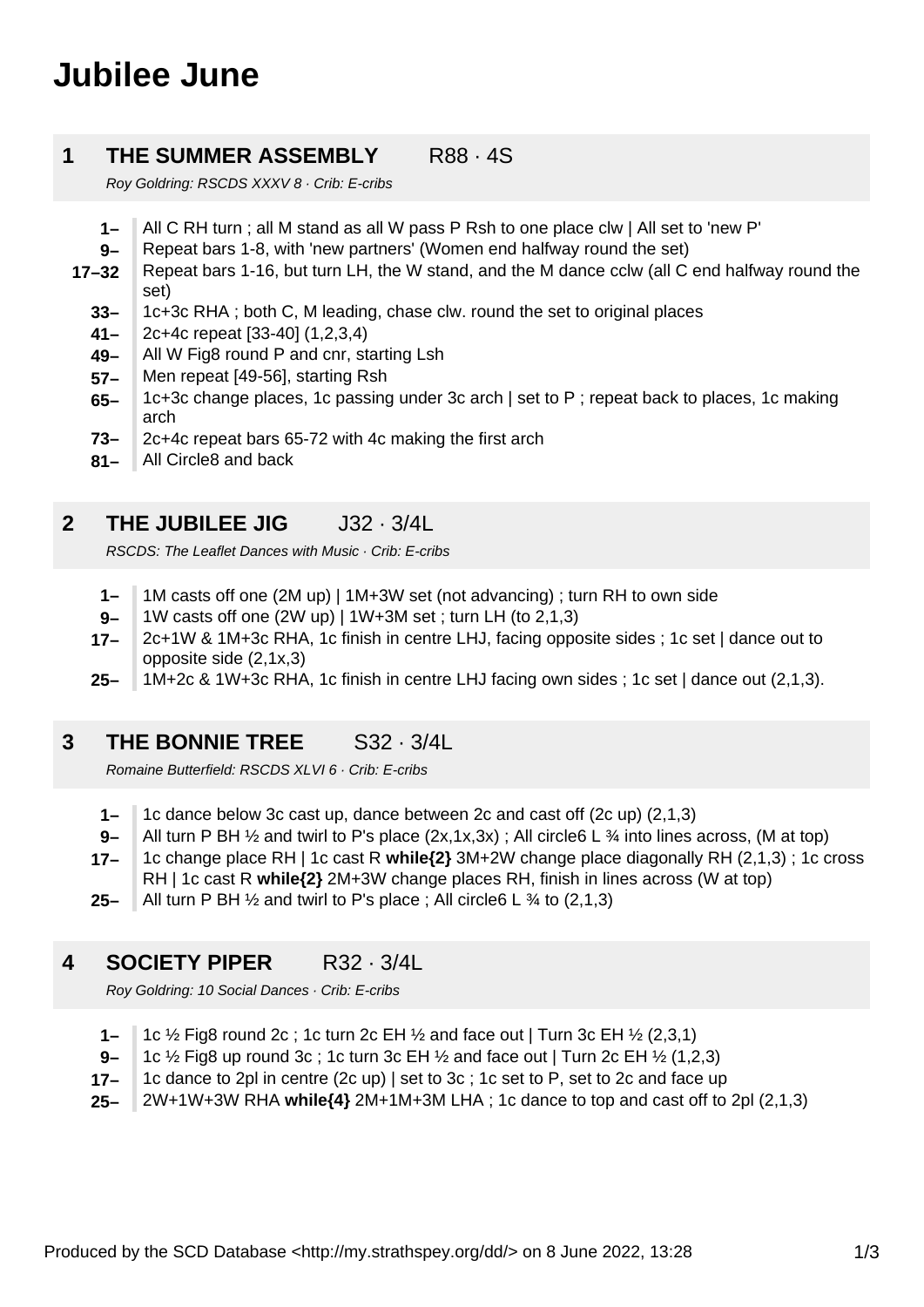### **5 BLUE BONNETS** J32 · 2/4L

RSCDS III 5 · Crib: E-cribs

- **1–** 1W+2M A&R ; dance BtoB
- **9–** 1M+2W repeat
- **17–** 1c lead down the middle and up
- **25–** 1c+2c Poussette

#### **6 BALMORAL STRATHSPEY** S32 · 4/4L

John A Charles: RSCDS XXII 3 · Crib: E-cribs

- **1–** 1c+2c & 3c+4c R&L
- **9–** 1c+2c & 3c+4c set | ½ RHA ; all set | cross RH (to 2,1,4,3)
- **17–** Reels4 on the sides, 2c finish in 1pl, the others dance in on [24] for
- **25–** 1c+4c+3c Allemande (to 2,3,4,1)

#### **7 PLATINUM SKIES** R32 · 3/4L

Ruth Clarke: Belfast Branch Platinum Anniversary Dances · Crib: E-cribs

- **1--** 1c set | cast (2c up) ; dance between 3c | cast up to 2pl (2,1,3)
- **9--** 1c Petronella turn into facing line of 3 across | all set ; ½ Reel4 on 2diag , 1c passing P Lsh
- **17--** 1c Petronella turn into facing line of 3 across | all set ; ½ Reel4 on 1diag, 1c passing P Rsh (3x,1x,2x)
- **25--** 1W+3c & 1M+2c LHA ; all chase cclw ½ (2,1,3)

#### **8 HAPPY RETURNS** R32 · 3/4L

Miss Milligan's Miscellany of Scottish Country Dances · Crib: E-cribs

- **1–** 1c+2c+3c Mirror Reels3 in sideline, 1c crossing
- **9–** Repeat, 1c crossing back to own side
- **17–** 1c lead down middle {3} and up, cast to 2pl (2c up)
- **25–** 1c+3c RHA flowing into ; 2c+1c LHA

#### **9 THE ORCHARDS OF CO. ARMAGH** S32 · 3/3L

Jinty Anderson: Belfast Branch Platinum Anniversary Dances · Crib: MiniCribs

- **1-8** 1M leading 2M+3M also 3L leading 2L+1L chase clockwise 1/2 round to opp sides (4 bars). All set, 1s+3s turn partners 3/4 RH into line up/down (Men facing down)
- **9-12** 3s+1s dance 1/2 reel of 4, 1M+3L pass LSH to face 2s (1M+2M & 3L+2L facing), 1L+3M remain in centre at top/bottom
- **13-16** 1M+3L+2s dance 1/2 reel of 4 across, 1M & 3L pass LSh to face partners up/down set
- **17-24** 1s+3s dance 1/2 reel of 4, 1M+3L pass LSh to face own partners. 3s+1s set, petronella turn to own sides. 3 2 1
- **25-32** 2s followed by 1s dance up to top, cast, 2s to 3rd place, 1s to 2nd place (4 bars). 3s+1s+2s turn partners 2H